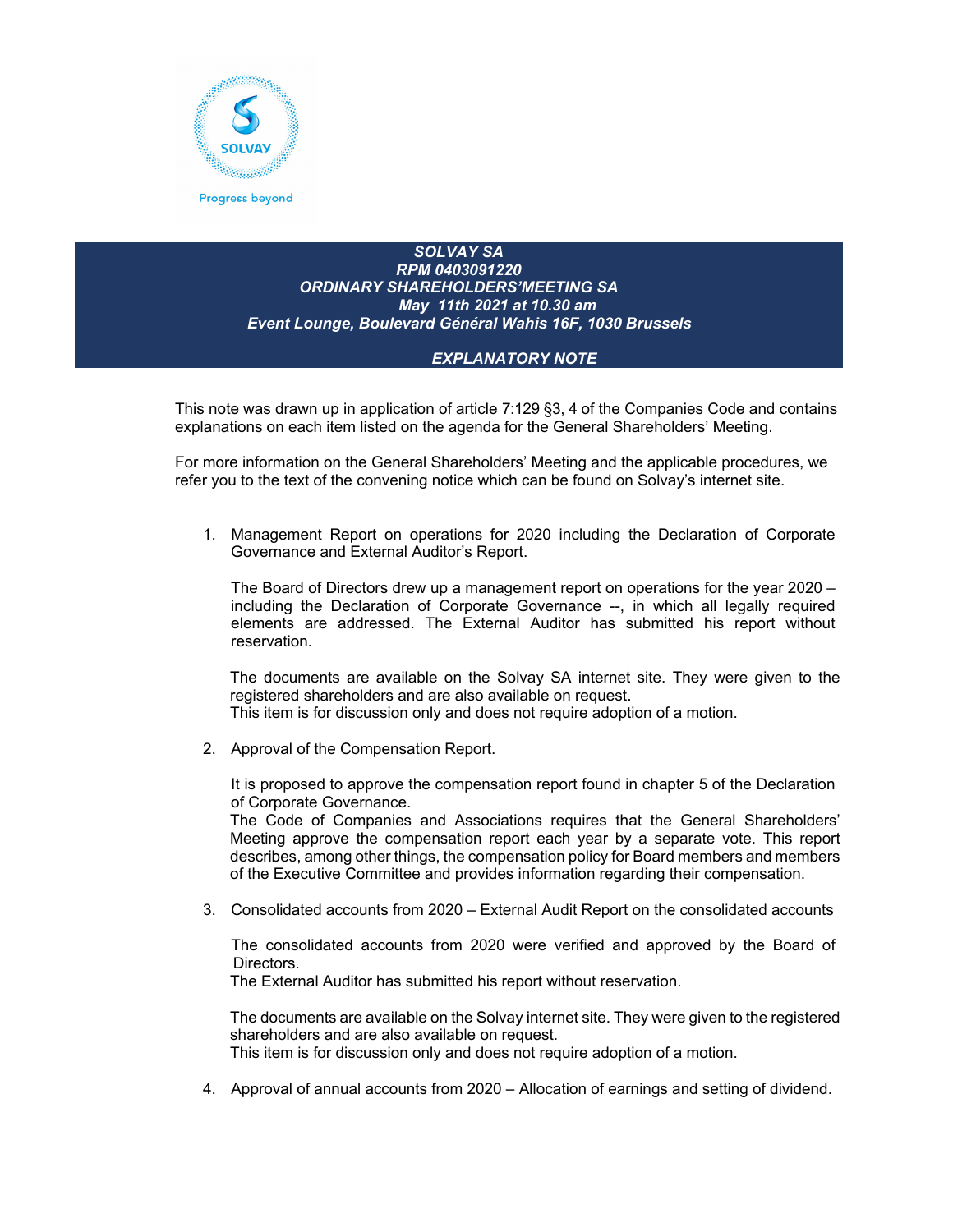

It is proposed to approve the annual accounts as well as the allocation of results for the year and to set the gross dividend per share at 3.75 EUR. After deduction of the prepayment of dividend at 1.50 EUR gross per share paid on January 18, 2021, the balance of the dividend will amount to 2.25 EUR gross, payable as of May 19, 2021.

A copy of the annual accounts is available on the Solvay internet site. They were given to the registered shareholders and are also available on request.

The Code of Companies and Associations requires that the General Shareholders' Meeting approve by a separate vote each year the annual accounts as well as allocation of results of allocation and setting of the dividend.

5. Discharge of liability to be given to Board members and to the External Auditor for operations for the year 2020.

It is proposed to discharge the liability of the Board members and to the External Auditor working in 2020 for the operations relating to this fiscal year.

In conformance with the Companies Code and Associations, the General Shareholders' Meeting must, after approval of the annual accounts, approve by special vote the discharge of liability for the Board members and for the External Auditor.

- 6. Board of Directors: Term Renewals Nomination
	- a) The terms of office of Mr Nicolas Boël, Mrs Ilham Kadri, Mr Bernard de Laguiche, Mr Hervé Coppens d'Eeckenbrugge, Mrs Evelyn du Monceau, Mrs Françoise de Viron, Mrs Amparo Moraleda and Mrs Agnès Lemarchand expire at the end of this Meeting.
	- b) It is proposed that Mr. Nicolas Boël, Mrs. Ilham Kadri, Mr. Bernard de Laguiche, Mrs. Françoise de Viron and Mrs. Agnès Lemarchand be re-elected successively for a period of four years. Their terms of office will expire at the end of the Ordinary General Meeting of May 2025.
	- c) It is proposed to confirm the appointment of Mrs. Françoise de Viron as an independent Director on the Board of Directors.
	- d) It is proposed to confirm the appointment of Mrs. Agnès Lemarchand as an independent Director on the Board of Directors.
	- e) It is proposed to re-elect Mr. Hervé Coppens d'Eeckenbrugge for a period of three years. His term of office will expire at the end of the Ordinary Shareholders' Meeting of May 2024.
	- f) The term of office of Mrs Evelyn du Monceau expires at this Meeting, having reached the age limit.
	- g) It is proposed that Mr. Edouard Janssen (see Curriculum Vitae in the Appendix) be appointed as Director for a period of four years to replace Mrs. Evelyn du Monceau.